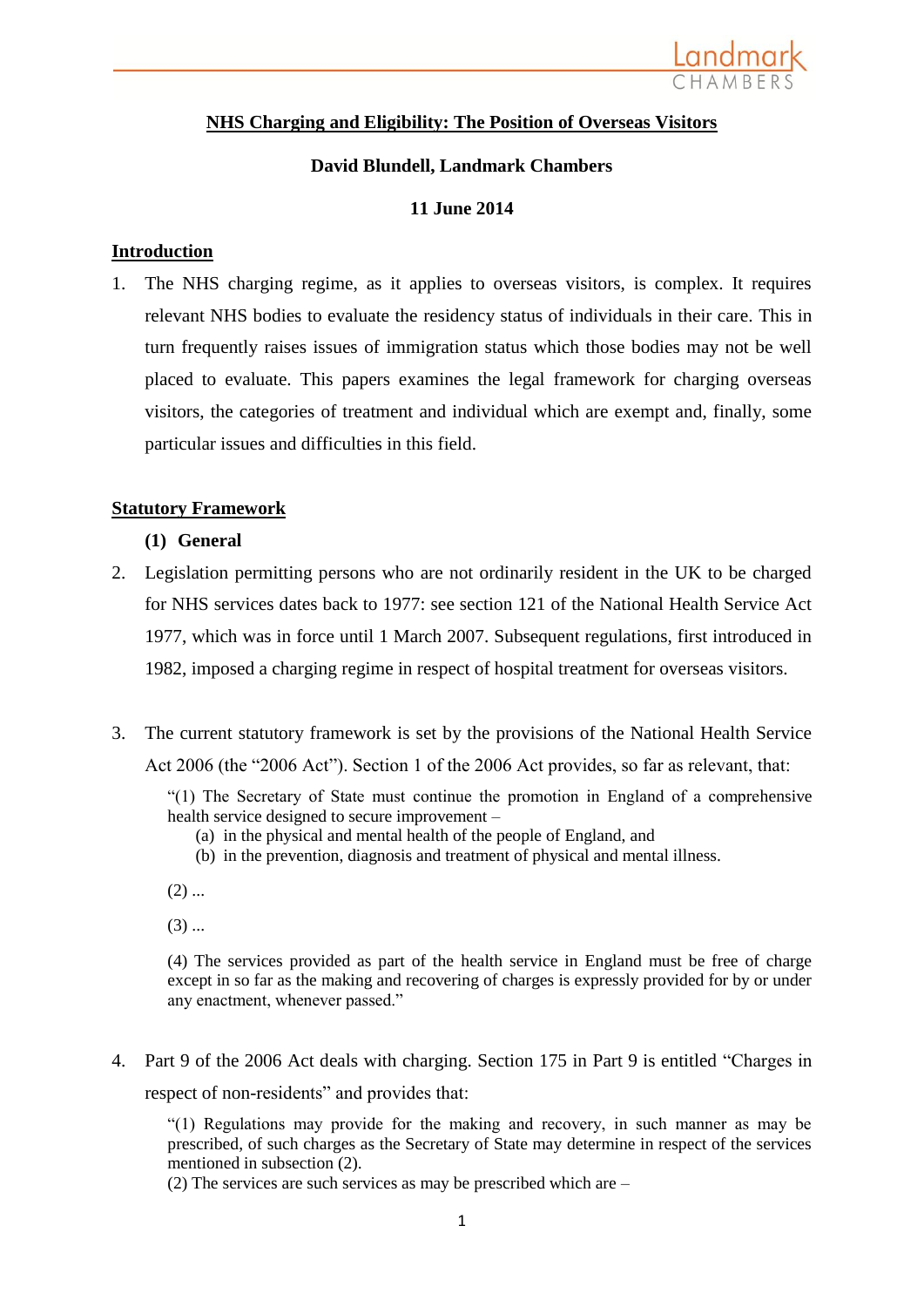

(a) provided under this Act, and

(b) provided in respect of such persons not ordinarily resident in Great Britain as may be prescribed.

(3) Regulations under this section may provide that the charges may be made only in such cases as may be determined in accordance with the regulations.

(4) The Secretary of State may calculate charges under this section on any basis that he considers to be the appropriate commercial basis."

- 5. Provision for the recovery of charges is made in sections 191-193, including the issuing of penalty notices for unpaid charges. Section 194 creates criminal offences relating to the use and making of false statements and documents in attempting to evade the payment of charges.
- 6. The current regulations made under section 175 and providing for the charging of overseas visitors are the National Health Service (Charges to Overseas Visitors) Regulations 2011 (the "2011 Regulations"). The 2011 Regulations amend and consolidate earlier regulations dating from 1989 (the National Health Service (Charges to Overseas Visitors) Regulations 1989). The 2011 Regulations introduced some of the changes proposed by a review of access to the NHS by foreign nationals undertaken jointly by the Department of Health and the Home Office, which concluded in July 2009.
- 7. The primary duty to make and recover charges for the provision of relevant services to overseas visitors is set out in regulation 3, which provides, so far as is relevant, that:

"(1) A relevant NHS body must make and recover charges from the person liable under regulation 4 where it provides an overseas visitor with relevant services and the condition specified in paragraph (2) applies. (2) The condition specified in this paragraph is that the relevant NHS body having made such enquiries as it is satisfied are reasonable in all the circumstances, including in relation to the state of health of that overseas visitor, determines that the case is not one in which these Regulations provide for no charge to be made.  $\cdot$ ..."

8. By regulation 4(1), unless subparagraphs (2), (3) or (4) applies, the person liable to pay charges under the 2011 Regulations is the overseas visitor in respect of whom the relevant services are provided. Subparagraphs (2) and (3) provide exceptions for overseas visitors working on and for the purposes of a ship or vessel or aircraft, respectively, in which case the person liable is the owner of the ship or vessel or the employer of the person working on the aircraft. Subparagraph (4) provides that the parent or legal guardian is liable in the case of a non-exempt child.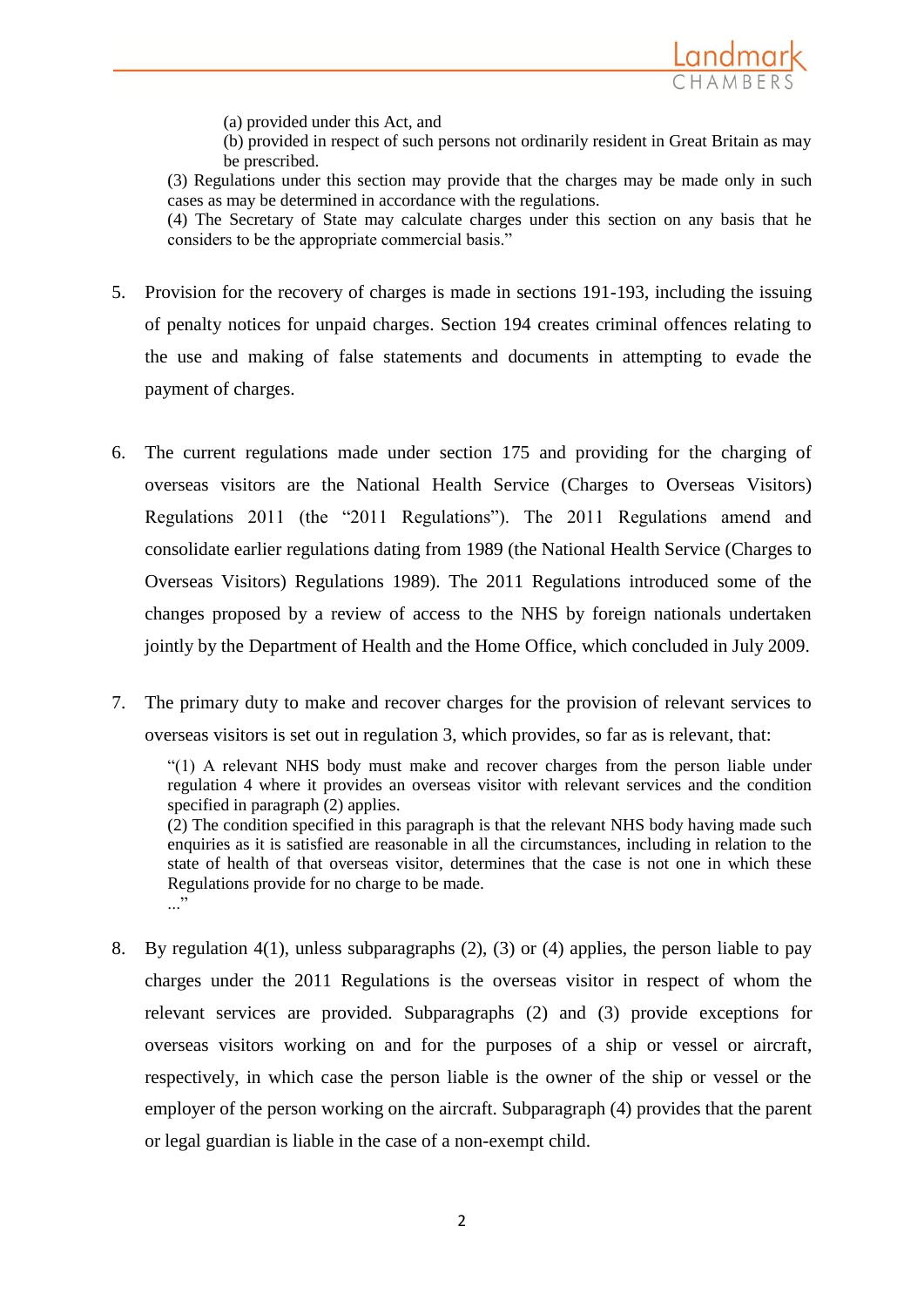

9. Regulation 2 contains the two following, important definitions relating to the general duty in regulation 3:

""overseas visitor" means a person not ordinarily resident in the United Kingdom;

... "relevant services" means (except in regulation  $8(2)(c)$ ) accommodation, services or facilities which are provided, or whose provision is arranged, under section 2A, 2B, 3, 3A or 3B of the Act, other than primary dental services, primary medical services or primary ophthalmic services"

- 10. In this way, the 2011 Regulations operate so as to impose a primary obligation upon a relevant NHS body to "make and recover charges" on a liable person for the provision of relevant services to an overseas visitor. This is subject to an important qualification in regulation 4(2), namely that the NHS body concerned is required to make "such enquiries as it is satisfied are reasonable in all the circumstances" to determine that the case is not one in which the overseas visitor is not liable to be charged. That places an important investigative duty on a charging NHS body to inquire into the particular circumstances of an individual case.
- 11. The 2011 Regulations thus involve a two-stage analysis. The first stage is to determine whether a recipient of relevant services is an overseas visitor. That involves determining whether the person is "ordinarily resident" in the UK. As the cases discussed below demonstrate, that is a heavily fact-sensitive question. If he or she is an overseas visitor, then the second stage, applying the regulation 4(2) investigative obligation, is to determine whether an exemption applies.
- 12. "Ordinary residence" is thus the core concept in the charging scheme under Part 9 of the 2006 Act and the 2011 Regulations. Helpful guidance on the operation and application of the 2011 Regulations generally is provided in the Department of Health's *Guidance on Implementing the Overseas Visitors Hospital Charging Regulations* (the "Guidance"). As regards ordinary residence, the Guidance provides as follows:

"1.2 **'Ordinary residence'** means, broadly, living in the UK on a lawful, voluntary and properly settled basis for the time being. It is defined in detail at paragraphs 3.4 to 3.16. A person who is not ordinarily resident in this country at the time of treatment is not automatically entitled to NHS hospital treatment free of charge. A person who is ordinarily resident is not subjected to this charging regime.

1.3 A person does not become ordinarily resident in the UK simply by: having British nationality; holding a British passport; being registered with a GP; having an NHS number; owning property in the UK, or having paid (or currently paying) National Insurance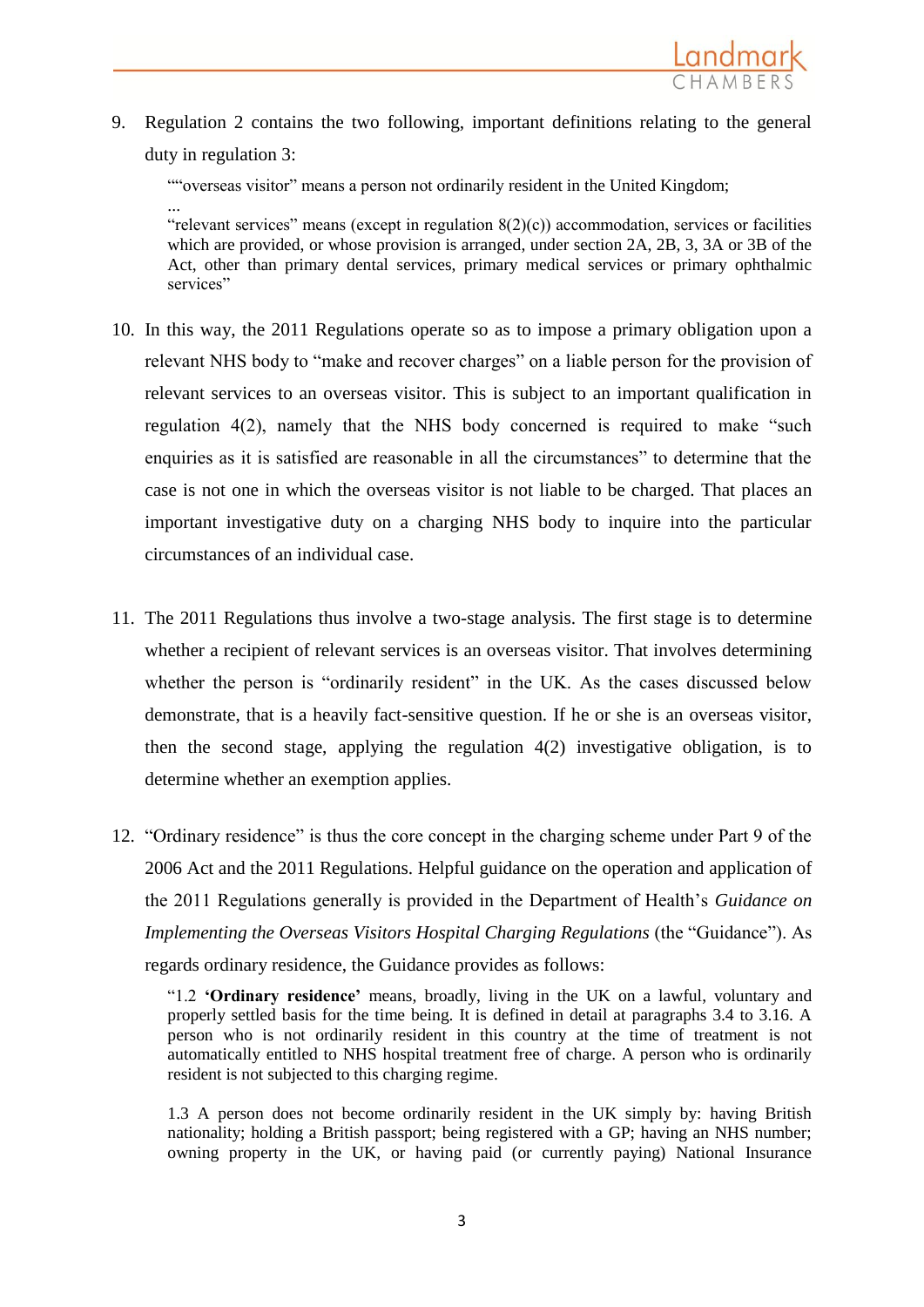

contributions and taxes in this country. Whether a person is ordinarily resident is a question of fact, for which a number of factors are taken into account."

13. Although dealing with education legislation, rather than NHS charging, the decision of the House of Lords in *R v. Barnet LBC, ex parte Shah* [1983] 2 AC 309 is generally accepted as providing important guidance on the meaning of "ordinarily resident". Paragraph 3.4 of the Guidance provides that:

"... although the case being considered was concerned with the meaning of ordinary residence in the context of the Education Acts, the decision is generally recognised as having a wider application. Therefore, the House of Lords interpretation should be used to help decide if a person can be considered ordinarily resident for the purposes of the NHS Act 2006 and the Charging Regulations."

#### 14. *Per* Lord Scarman in *Shah*, at 343G-344D:

"Unless, therefore, it can be shown that the statutory framework or the legal context in which the words are used requires a different meaning, I unhesitatingly subscribe to the view that "ordinarily resident" refers to a man's abode in a particular place or country which he has adopted voluntarily and for settled purposes as part of the regular order of his life for the time being, whether of short or of long duration.

There is, of course, one important exception. If a man's presence in a particular place or country is unlawful, e.g. in breach of the immigration laws, he cannot rely on his unlawful residence as constituting ordinary residence ... There is, indeed, express provision to this effect in the Act of 1971, section 33(2). But even without this guidance I would conclude that it was wrong in principle that a man could rely on his own unlawful act to secure an advantage which could have been obtained if he had acted lawfully.

There are two, and no more than two, respects in which the mind of the "propositus" is important in determining ordinary residence. The residence must be voluntarily adopted. Enforced presence by reason of kidnapping or imprisonment, or a Robinson Crusoe existence on a desert island with no opportunity for escape, may be so overwhelming a factor as to negative the will to be where one is.

And there must be a degree of settled purpose. The purpose may be one; or there may be several. It may be specific or general. All that the law requires is that there is a settled purpose. This is not to say that the "propositus" intends to stay where he is indefinitely; indeed his purpose, while settled, may be for a limited period. Education, business or profession, employment, health, family, or merely love of the place spring to mind as common reasons for a choice of regular abode. And there may well be many others. All that is necessary is that the purpose of living where one does has a sufficient degree of continuity to be properly described as settled."

#### 15. Lord Scarman continued, at 346C:

"It is recognised that the only relevance of the [Immigration Act 1971] is that it established immigration control, which may give rise to relevant facts, but no more, in determining whether in truth a man is ordinarily resident in the United Kingdom."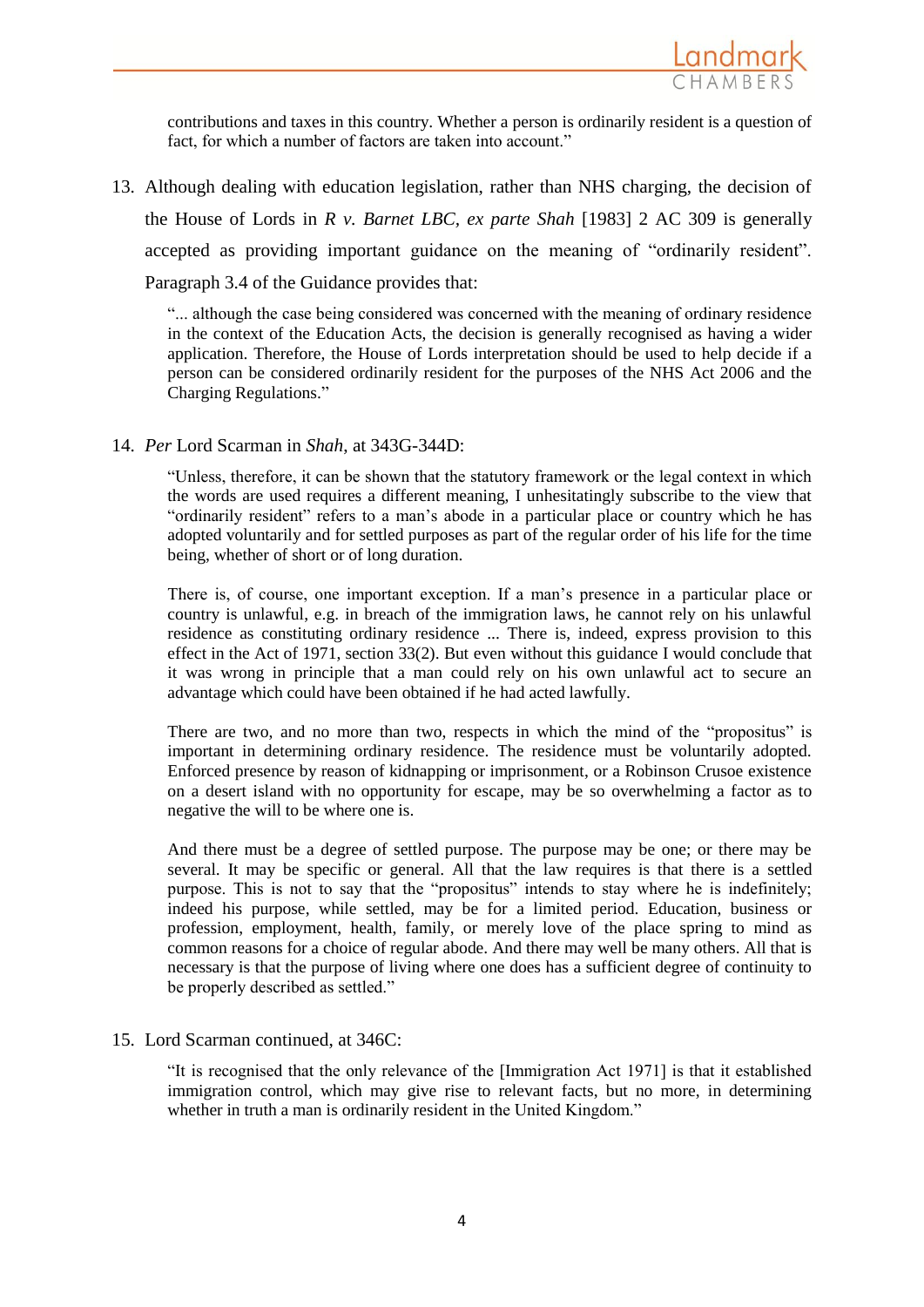

- 16. Thus, there are three aspects to the test of ordinary residence, namely that the applicant must have adopted his place of residence:
	- (1) Voluntarily;
	- (2) For settled purposes; and
	- (3) Lawfully.
- 17. *Ex parte Shah* was considered by the House of Lords in the later case of *Mark v. Mark* [2005] UKHL 42, [2006] 1 AC 98. In that case, Baroness Hale held that, for the purposes of the particular statutory provision under examination (section 5(2) of the Domicile and Matrimonial Proceedings Act 1973), it was not essential that residence was lawful: at [33]. However, at [36], she recognised that other statutory contexts could be different:

"It is possible that the legality of a person's residence here might be relevant to the factual question of whether the residence is 'habitual'. A person who was on the run after a deportation order or removal directions might find it hard to establish a habitual residence here. But such cases will be rare, compared with the large numbers of people who have remained here leading perfectly ordinary lives here for long periods, despite having no permission to do so. ... There will, however, be other statutory provisions, in particular those conferring entitlement to some benefit from the state, where it would be proper to imply a requirement that the residence be lawful."

18. Any tension between *Shah* and *Mark v. Mark* was resolved in the important case (for NHS charging purposes) of *R (A) v. Secretary of State for Health* [2009] EWCA Civ 225, [2010] 1 WLR 279. The case is significant because it examined the question whether failed asylum-seekers were ordinarily resident and whether they became so if they resided in the UK for more than 12 months with temporary admission. Schedule 2 to the Immigration Act 1971 empowers the Secretary of State to grant temporary admission to an immigrant who was otherwise liable to be detained. *Per* Ward LJ, with whom Lloyd and Rimer LJJ agreed:

"55. Here the statute in need of construction is the 2006 NHS Act. As set out at [8] above, the Secretary of State's duty prescribed by section 1 is to continue the promotion in England of a comprehensive health service designed to secure improvement in the health "of the people of England". Note that it is the people *of* England, not the people *in* England, which suggests that the beneficiaries of this free health service are to be those with some link to England so as to be part and parcel of the fabric of the place. It connotes a legitimate connection with the country. The exclusion from this free service of non-residents and the right conferred by section 175 to charge such persons as are not ordinarily resident reinforces this notion of segregation between them and us. This strongly suggests that, as a rule, the benefits were not intended by Parliament to be bestowed on those who ought not to be here.

56. It is, therefore, to the system for immigration control that one turns to see who should and who should not be here. ... One simply cannot pretend that the failed asylum seekers have not been living here: where else have they been residing?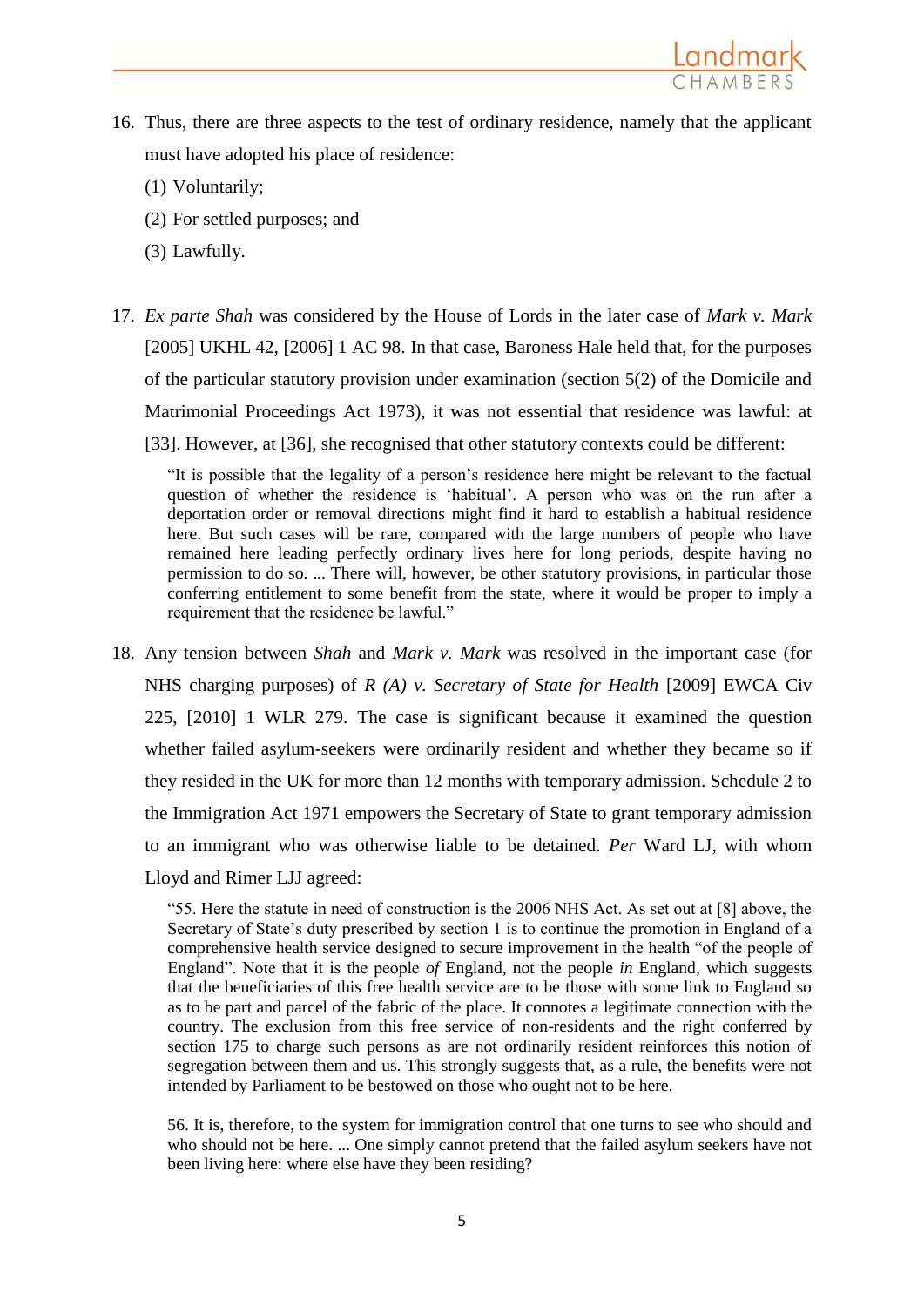

60. That being his position, can [a person liable to detention under Schedule 2] be said to establish his ordinary residence whilst in that state of limbo? In my judgment, whether he is an at-port applicant or an in-country applicant, he cannot. In *Inland Revenue v. Lysaght*  [1928] AC 234, 243, Viscount Sumner said:

...

"I think the converse to 'ordinarily' is 'extraordinarily' and that part of the regular order of a man's life, adopted voluntarily and for settled purposes, is not 'extraordinary'."

In an observation in Shah endorsed by Lord Scarman, Lord Denning MR said in the Court of Appeal that:

"The words 'ordinarily resident' mean that the person must be habitually and normally resident here ..."

61. The words are to be given their ordinary meaning. Asylum seekers are clearly resident here but is the manner in which they have acquired and enjoy that residence ordinary or extraordinary? Normal or abnormal? Were they detained, then no-one would suggest they were ordinarily resident in the place of their detention. While they are here under sufferance pending investigation of their claim they are not, in my judgment, ordinarily resident here. Residence by grace and favour is not ordinary. The words must take some flavour from the purpose of the statute under consideration and, as I have set out above, the purpose of the National Health Act is to provide a service for the people *of* England and that does not include those who ought not to be here. Failed asylum seekers ought not to be here. They should never have come here in the first place and after their claims have finally been dismissed they are only here until arrangements can be made to secure their return, even if, in some cases, like the unfortunate YA, that return may be a long way off.

62. Whereas exceptions affording free medical treatment are made under regulation  $4(1)(c)$  of the Charges to Overseas Visitors Regulations for those accepted as refugees and those whose claims for asylum have not yet been finally determined, no exception is made for failed asylum seekers. The public policy considerations which inform Lord Scarman's exception militate against their being allowed to claim the benefits of a free national health service. The result may be most unfortunate for those in ill-health like YA for they may now be at the mercy of the hospitals' discretion whether to treat them or not."

19. The Court of Appeal also considered the impact of 12 months' residence with the benefit of temporary admission: was this sufficient to bring the failed asylum-seeker within the scope of the exemption in regulation 4(1)(b) of the 1989 Regulations? A related issue arose in *Szoma v. Secretary of State for Work and Pensions* [2005] UKHL 64, [2006] 1 AC 564. *Per* Ward LJ:

"65. Miss Laing is correct to submit that the concepts of lawful presence and lawful residence should not be elided and that is the error made by Mr Griffin. One resides here lawfully when one has the right to do so. An indulgence is granted to a claimant for asylum, not a right, and in this context the words "lawful" means more than merely not unlawful but should be understood to not create that necessary foundation. The underlying purpose of the Act as I have already analysed it reinforces that conclusion. "Lawful" in this context means having leave to enter. It follows that I do not regard Szoma and Shah to be in conflict: they deal with quite different concepts.

66. I fully appreciate that these conclusions preclude failed asylum seekers from seeking free medical help when many will need it. ..."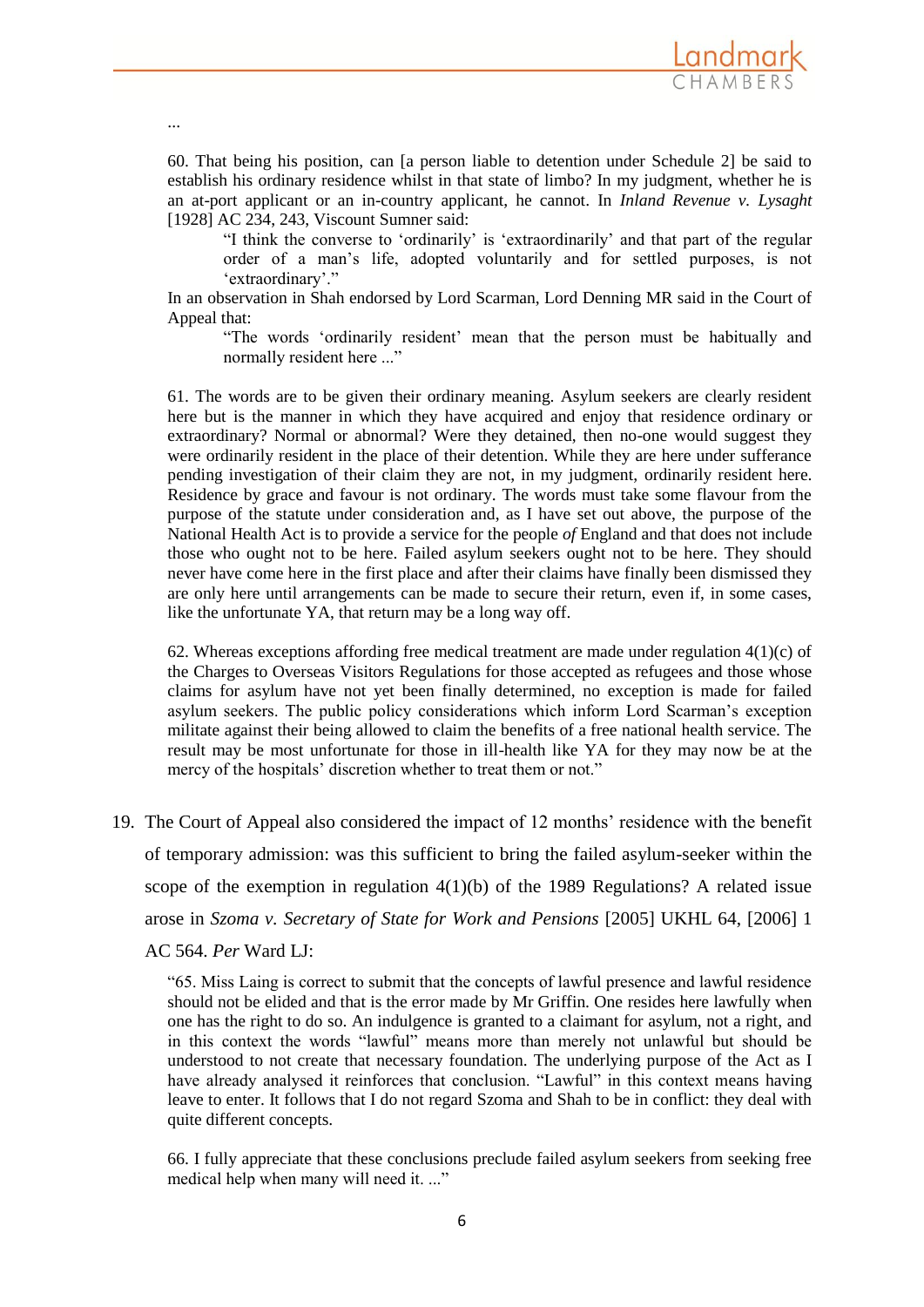

20. Thus, the *Shah* approach to lawfulness applies in the context of NHS charging. The provisions of the 2006 Act mean that residence must be lawful in order to amount to ordinary residence. The Guidance distils from the *Shah* case the following test, at paragraph 3.5:

"In order to take the House of Lords judgment into account, when assessing the residence status of a person seeking free NHS services, a relevant NHS body will need to consider whether they are: living lawfully in the United Kingdom voluntarily and for settled purposes as part of the

regular order of their life for the time being, whether they have an identifiable purpose for their residence here and whether that purpose has a sufficient degree of continuity to be properly described as "settled"."

21. The Guidance goes on to stress that ordinary residence is a question of fact in all the

circumstances: paragraph 3.9. It can of long or short duration: paragraph 3.6. At 3.13:

"A person here lawfully, but with no particularly identifiable purpose for their residence here, will not pass the ordinary residence test. If they remain here a year they will become exempt from charge under Regulation 7. A person here unlawfully will never be able to acquire ordinary residence."

# **(2) Exemptions**

**.** 

- 22. If a person is not ordinarily resident, the 2011 Regulations and their charging scheme will, in principle, apply to them. However, that is not the end of the story. They may still be able to rely on an exemption and thus avoid being charged for relevant services. Exemptions are dealt with in Part 3 of the 2011 Regulations<sup>1</sup>.
- 23. Part 3 takes up the bulk of the 2011 Regulations and sets out a series of exemptions from the charging obligation in regulation 3. The exemptions can be split into two sorts. First, an exemption for certain services; secondly, a set of exemptions for particular classes of overseas visitors.
- 24. The services exemption is set out in regulation 6, which provides, so far as is relevant, that:

"No charge may be made or recovered in respect of any relevant services provided to an overseas visitor which fall within the following paragraphs –

(a) accident and emergency services, whether provided at a hospital accident and emergency department, a minor injuries unit, a walk-in centre or elsewhere, but not including any services provided-

<sup>&</sup>lt;sup>1</sup> An important provision in Part 2 is regulation  $3(4)$ , the "easement clause", which provides that an overseas visitor who was initially assessed as being exempt but who is later, during a course of treatment, found to be no longer exempt, may not be charged if present in the UK without absence in that time. There is an exemption where misleading or fraudulent information has been provided: regulation 3(5).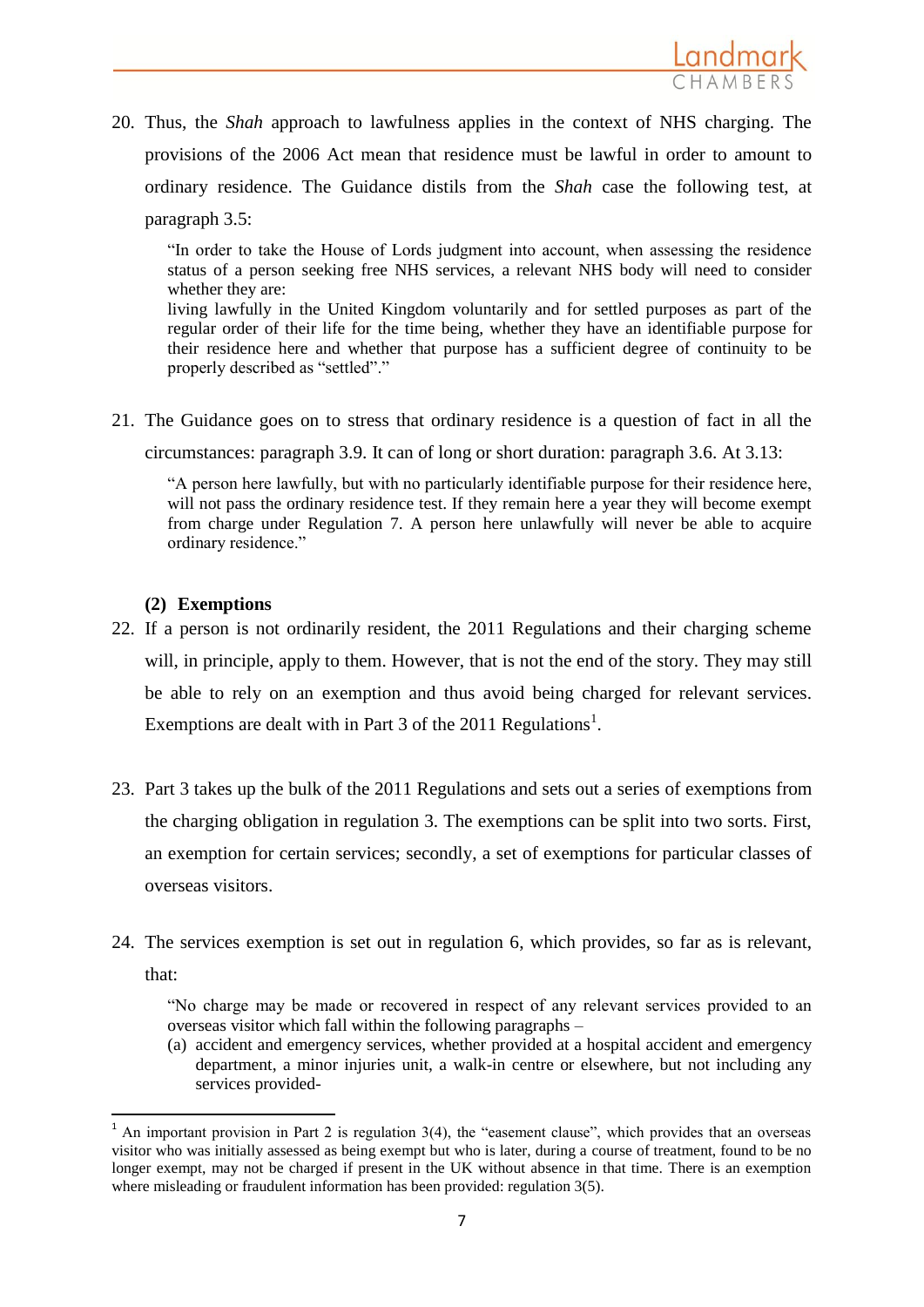

- (ii) at an outpatient appointment;
- (b) services otherwise than at, or by staff employed to work at, or under the direction of, a hospital;
- (c) family planning services;
- (d) treatment in respect of a disease listed in Schedule 1;
- (e) treatment for sexually transmitted infections;
- (f) services provided to an overseas visitor who is liable to be detained in a hospital or, received into guardianship under the Mental Health Act 1983 ("the 1983 Act") or any other enactment authorising detention in a hospital by reason of mental disorder, or subject to a community treatment order under the 1983 Act;
- (g) treatment which is provided in circumstances where (i) a requirement to submit to the form of treatment concerned is imposed by, or included in, an order of a court; and
	- (ii) paragraph (f) does not apply."
- 25. Perhaps the most important exemptions are in subparagraphs (a) and (b). Subparagraph

(b) exempts non-hospital related services. Thus community services are chargeable only if provided by staff employed by or on behalf of an NHS hospital: see further the Guidance, paragraph 3.26g. Sub-paragraph (a) exempts further from the scope of ordinarily chargeable hospital-related services, accident and emergency services, save for those received as an in-patient or at an out-patient appointment. "Hospital" for these purposes is defined in section 275(1) of the 2006 Act as follows:

""hospital" means -

- (a) any institution for the reception and treatment of persons suffering from illness,
- (b) any maternity home, and
- (c) any institution for the reception and treatment of persons during convalescence or persons requiring medical rehabilitation,

and includes clinics, dispensaries and out-patient departments maintained in connection with any such home or institution, and "hospital accommodation" must be construed accordingly"

26. The exception to the exemption for services provided after acceptance as an in-patient is

explained in the Guidance. At para 3.26a it is stated that:

"So, where emergency treatment is given after admission to the hospital e.g. intensive care or coronary care, it is chargeable to a non-exempt overseas visitor."

[Underlining in original]

27. The exemption for the diseases listed in Schedule 1 is described in the Guidance as "necessary to protect the wider public health": paragraph 3.26c. The Guidance continues:

"This exemption from charge will apply to the diagnosis even if the outcome is a negative result. It will also apply to the treatment necessary for the suspected disease up to the point that it is negatively diagnosed. It does not apply to any secondary illness that may be present even if treatment is necessary in order to successfully treat the exempted disease."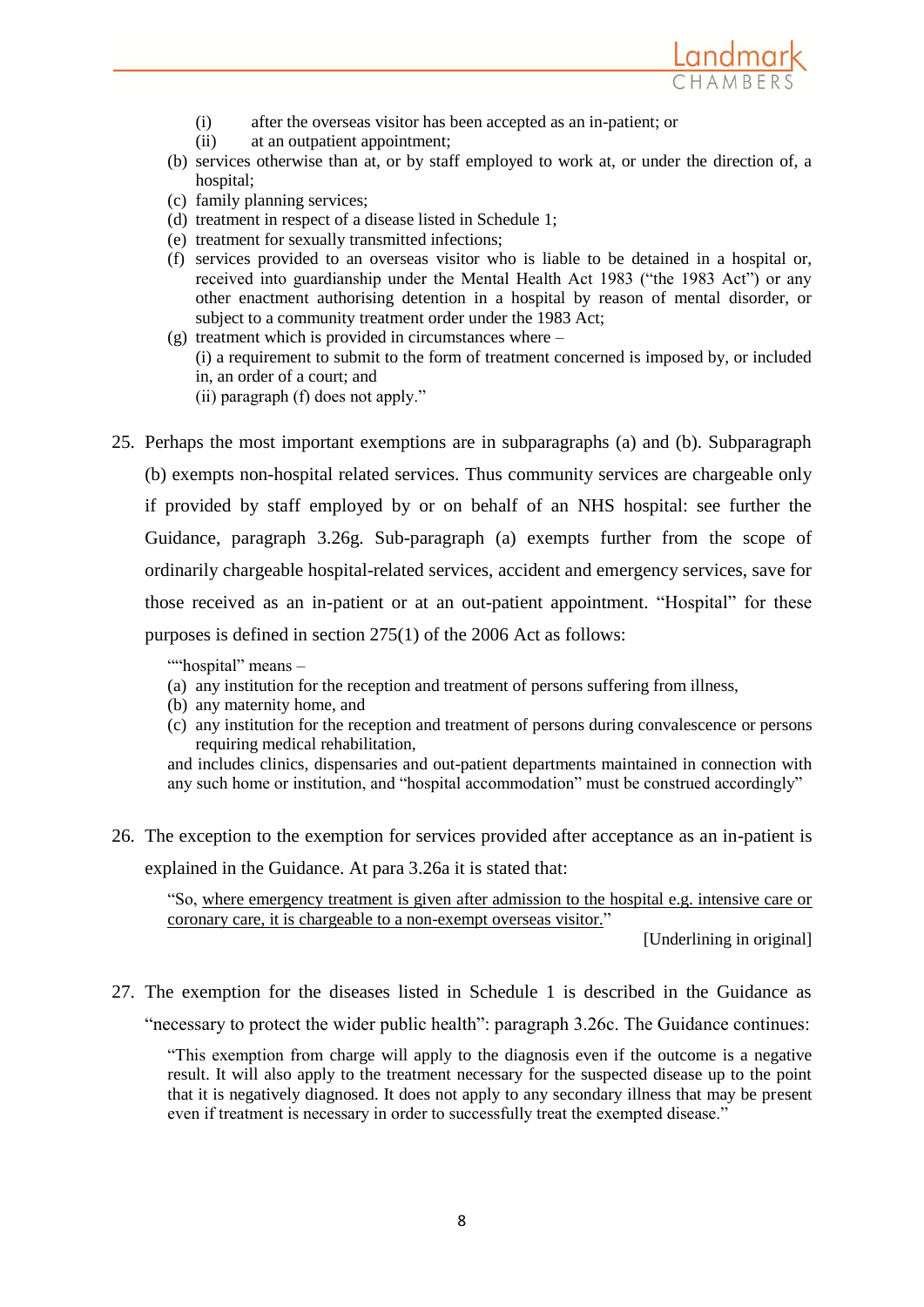

- 28. The exempt categories of overseas visitors are set out in regulations 7-23. These regulations cover a wide-range of exempt categories of person. They are:
	- (1) 12 months' prior lawful residence (regulation 7);
	- (2) Presence for work, self-employment, volunteering, full-time study or settlement (regulation 8);
	- (3) Persons entitled to services pursuant to certain EU rights (regulation 9);
	- (4) Reciprocal arrangements with other counties (regulation 10);
	- (5) Refugees, asylum-seekers and children in care (regulation 11);
	- (6) Victims or suspected victims of human trafficking (regulation 12);
	- (7) Exceptional humanitarian reasons (regulation 13);
	- (8) Diplomats (regulation 14);
	- (9) NATO forces (regulation 15);
	- (10) Long-term visits by UK pensioners (regulation 16);
	- (11) War pensioners and armed forces compensation scheme payment recipients (regulation 17);
	- (12) HM UK forces, Crown servants and other related categories (regulation 18);
	- (13) Former residents working overseas (regulation 19);
	- (14) Missionaries (regulation 20);
	- (15) Prisoners and detainees (regulation 21);
	- (16) Employees on ships (regulation 22); and
	- (17) Persons with a need for treatment which arose during the course of the visit (regulation 23).
- 29. Three categories of particular interest are the exemptions for those with 12 months' prior lawful residence, refugees and asylum-seekers and persons with a need for treatment which arose during the course of a visit.
- 30. The 12 months' lawful residence category is covered in regulation 7. It provides, so far as is relevant, that:

"(1) No charge may be made or recovered in respect of any relevant services provided to an overseas visitor who has resided lawfully in the United Kingdom for a period of not less than 12 months immediately preceding the time when such services are provided.

(2) Paragraph (1) does not apply to a person who has leave to enter the United Kingdom for the purpose of undergoing private medical treatment, or a person in relation to whom a determination under regulation 13 has been made.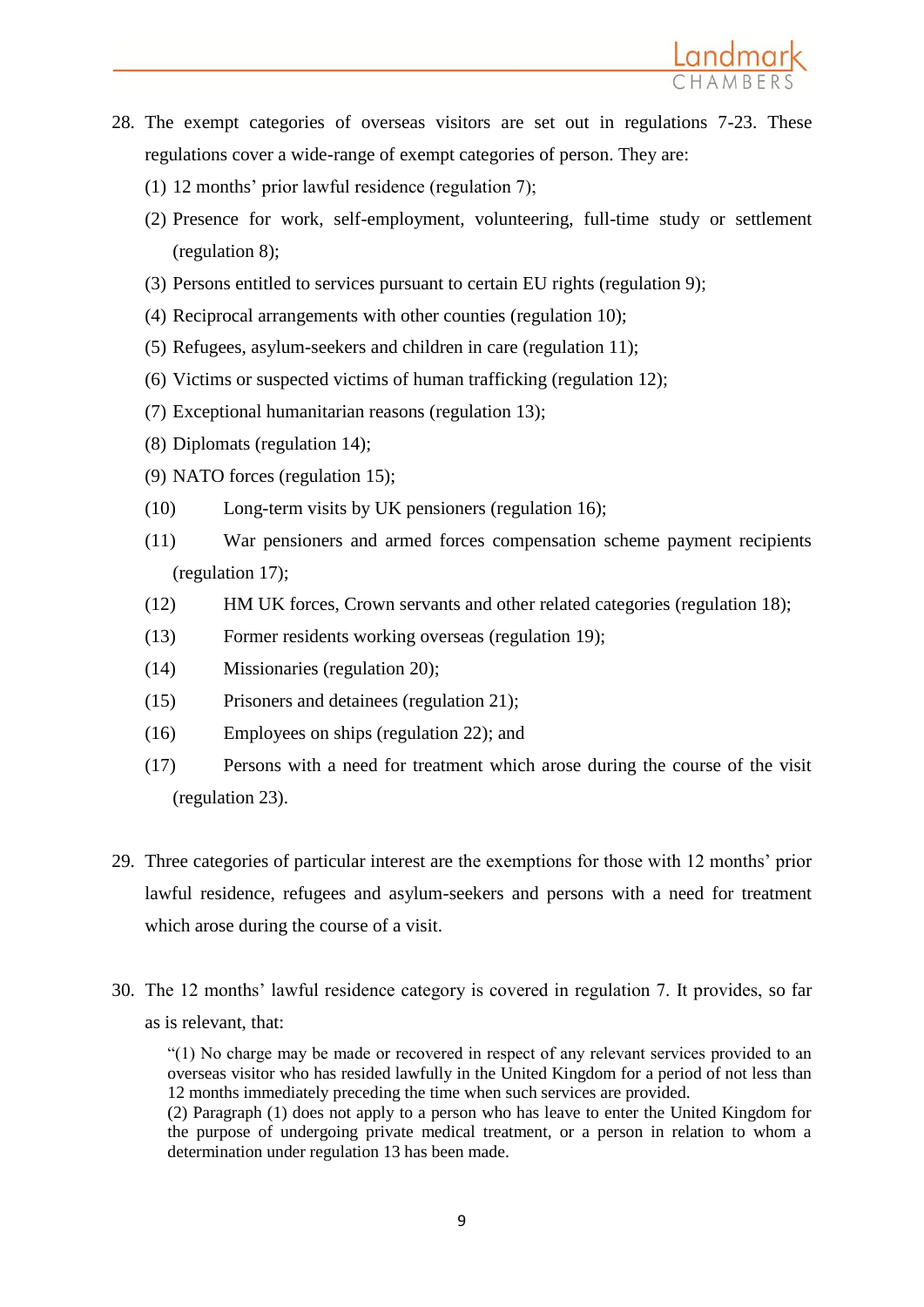

31. The Guidance further explains that:

"3.29 A person who has spent up to 182 days of the previous twelve months outside the UK can still benefit from this exemption, but only if they were lawfully entitled to be in the UK during the whole of the 12 months. See "Calculating the period of residence" in regulation 2(2). A person who has spent 182 days or more outside the UK in the last twelve months cannot benefit from this exemption. They may benefit from others or, depending on their circumstances, still be considered ordinarily living in the UK.

3.30 Where an overseas visitor living lawfully in the UK has been paying for treatment being received, those charges should cease once they have completed 12 months of lawful residence."

32. Refugees, asylum-seekers and failed asylum-seekers are covered by regulation 11(a)-(c).

The precise wording of the regulation is as follows:

"No charge may be made or recovered in respect of any relevant services provided to an overseas visitor who –

- (a) has been granted temporary protection, asylum or humanitarian protection under the immigration rules made under section 3(2) (general provisions for regulation and control) of the Immigration Act 1971;
- (b) has made an application, which has not yet been determined, to be granted temporary protection, asylum or humanitarian protection under those rules;
- (c) is currently supported under section 4 or 95 of the Immigration and Asylum Act 1999;
- $(d)$  ..."
- 33. A refugee is a person who is recognised as being outside their country of origin and unable or unwilling to avail themselves of its protection, because of a well-founded fear of persecution based on reasons of race, religion, nationality, political opinion or membership of a particular social group: see Article 1A of the United Nations Convention on the Status of Refugees and its New York Protocol. This is often a very difficult determination to make but NHS bodies are spared this task by two aspects of the 2011 Regulations. First, the fact that both asylum-seekers (i.e. those seeking to be recognised as refugees) and recognised refugees are covered by the exemption; secondly, the reference to the granting of status to a refugee, which is the task of the Home Office. Therefore, NHS bodies only need to be satisfied that a person has been recognised as a refugee or has made an application for asylum.
- 34. Temporary protection status is a mechanism for granting protection to mass influxes of displaced persons from third countries, which they have had to leave or from which they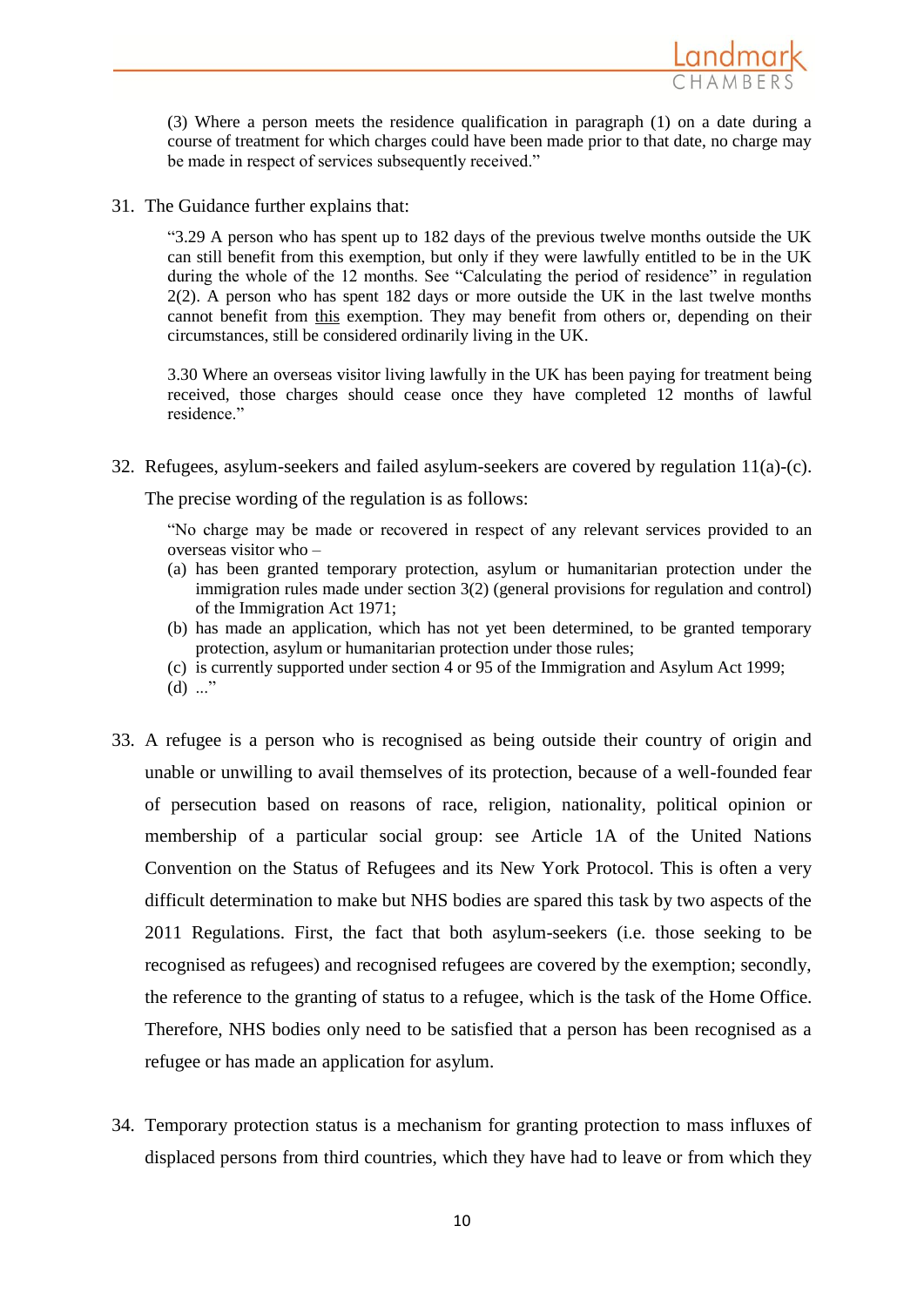

have been evacuated, and to which they cannot return in a safe and durable manner. It was introduced by Directive 2001/55/EC (the "TP Directive"). It is regulated by Part 11A of the Immigration Rules, which require it to be granted in accordance with the TP Directive. The aim of granting such status is to avoid the asylum systems of EU Member States from being overwhelmed in situations of mass migration in crisis situations. Protection is granted for one year and may be extended in six monthly periods up to a further one year.

- 35. Humanitarian protection and discretionary leave were introduced with effect from 1 April 2003 to replace former grants of exceptional leave to remain ("ELR"). Humanitarian protection reflects the subsidiary protection provisions of Directive 2004/83/EC (the "Qualification Directive"), Articles 15-19. Humanitarian protection is granted in circumstances where a person can show that they would face a real risk of "serious harm" as defined in Article 15 of the Qualification Directive. Broadly, this equates to treatment contrary to Articles 2 and 3 of the European Convention on Human Rights (the "ECHR") and Article 15(c) of the Qualification Directive.
- 36. Many applications are on the basis of, or are accompanied by, claims relating to Article 8 ECHR, relating to private and family life. Such claims do not fall within the scope of either the Refugee Convention or humanitarian protection. They have, since 9 July 2013, be dealt with under the Immigration Rules. They would thus not fall within the scope of the any of the exemptions in the 2011 Regulations. Someone with Article 8 leave would, however, be ordinarily resident and thus not an overseas visitor within the scope of the charging provisions.
- 37. Once a person has been recognised as a refugee or qualifying for humanitarian protection, their position, in terms of charging under the 2011 Regulations, is relatively straightforward. The more difficult question relates to the position of asylum-seekers. There are three main issues:
	- (1) When is a person to be classed as an asylum-seeker?
	- (2) What is the position of a failed asylum-seeker?
	- (3) Can that position change?
- 38. The Guidance explains when a person is an asylum-seeker, at paragraph 3.61: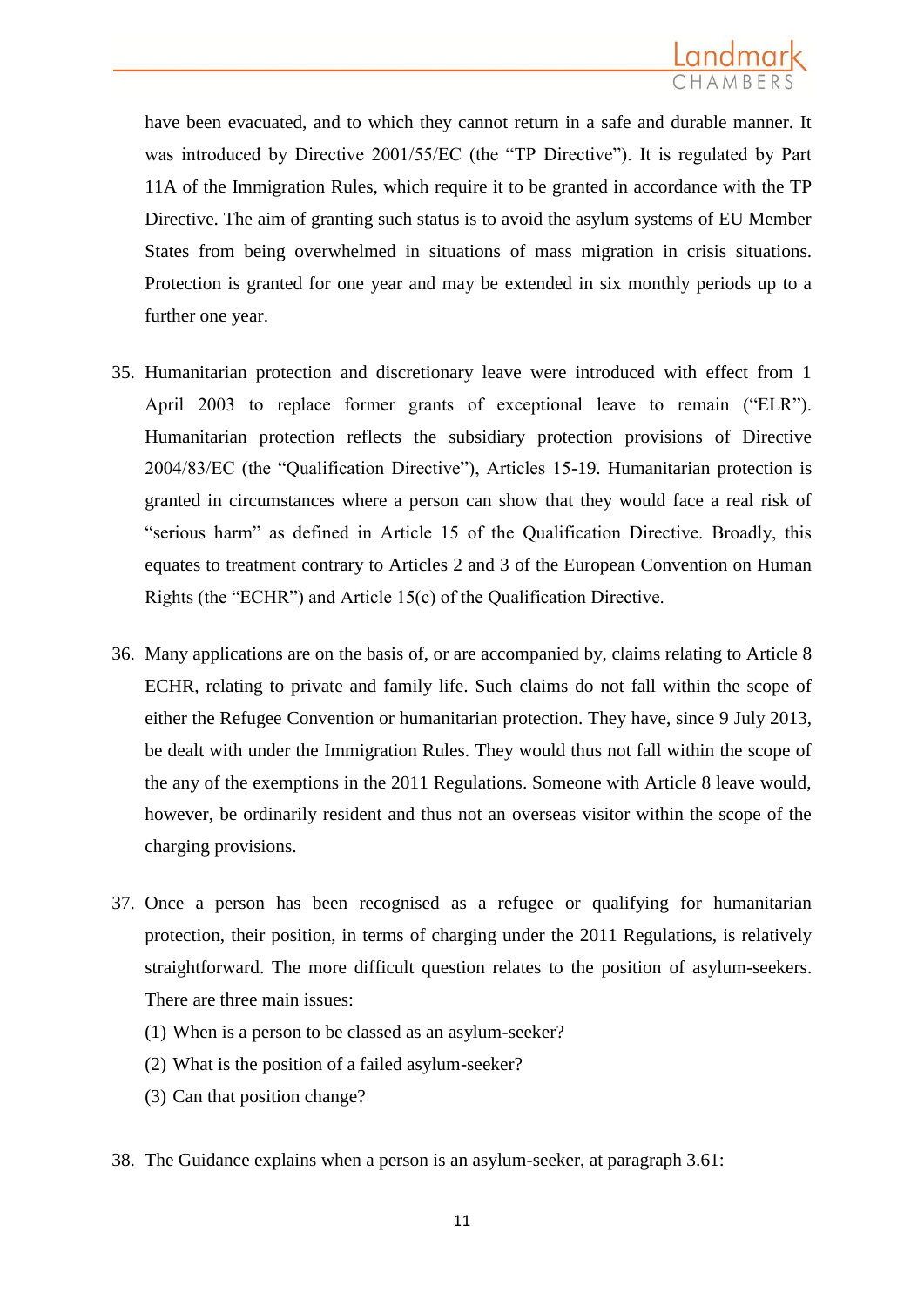

"Anyone who has made a formal application with the Home Office to be granted temporary protection, asylum or humanitarian protection which has not yet been determined is also exempt. Formal applications are those made under the 1951 Convention and its 1967 Protocol and also any other request for humanitarian protection, such as some claims made on protection from serious harm grounds under Article 3 of the European Convention on Human Rights. Relevant NHS bodies should seek their own legal advice if it is not clear under what circumstances a person is making such a claim. ..."

- 39. Thus a formal application for asylum, temporary protection or humanitarian protection is necessary in order to benefit from the asylum-seeker exemption in Article 11(b).
- 40. The 2011 Regulations do not explicitly say when the exemption comes to an end. Clearly, if the application is successful, refugee status (or temporary protection or humanitarian protection) will be granted and the exemption will continue in a different form. But what if the application is rejected? Does the exemption come to an end with the Secretary of State's decision-letter giving reasons for refusal? Or does it continue until all appeal avenues have been exhausted?
- 41. The Guidance (and a cross-reference to regulation  $11(d)$ ) provides the answer:

"3.62 A person who has had their asylum / humanitarian protection application and all appeals rejected becomes a 'failed asylum-seeker'. They will be become liable for charges for their NHS hospital treatment at that point, even if they have been here for more than one year, unless one of the following situations applies to them."

42. Thus, where an asylum-seeker's application has been rejected by the Secretary of State but he appeals, he will continue to benefit from the exemption. That is in line with the further exemption given in regulation 11(d) to those supported under sections 4 and 95 of the Immigration and Asylum Act 1999 (the "1999 Act"). Support under section 95 covers asylum-seekers. By section 94(1) of the 1999 Act, an "asylum-seeker" is defined, *inter alia*, as someone who has made a claim for asylum whose claim has not been determined. By section 94(3) a claim for asylum shall be treated as determined on the date on which the Secretary of State notifies the person of her decision on the claim or, if the asylum claimant appeals, the date on which the appeal is disposed of. By section 94(4) an appeal is disposed of if it is no longer "pending" for the purposes of the Immigration Acts. By section 61(2)(f) of the UK Borders Act 2007, the "Immigration Acts" includes the Nationality, Immigration and Asylum Act 2002 (the "2002 Act"). By section 104(1)(b) an appeal is pending until it is finally determined, withdrawn or abandoned. By section 104(2) an appeal is not finally determined for the purposes of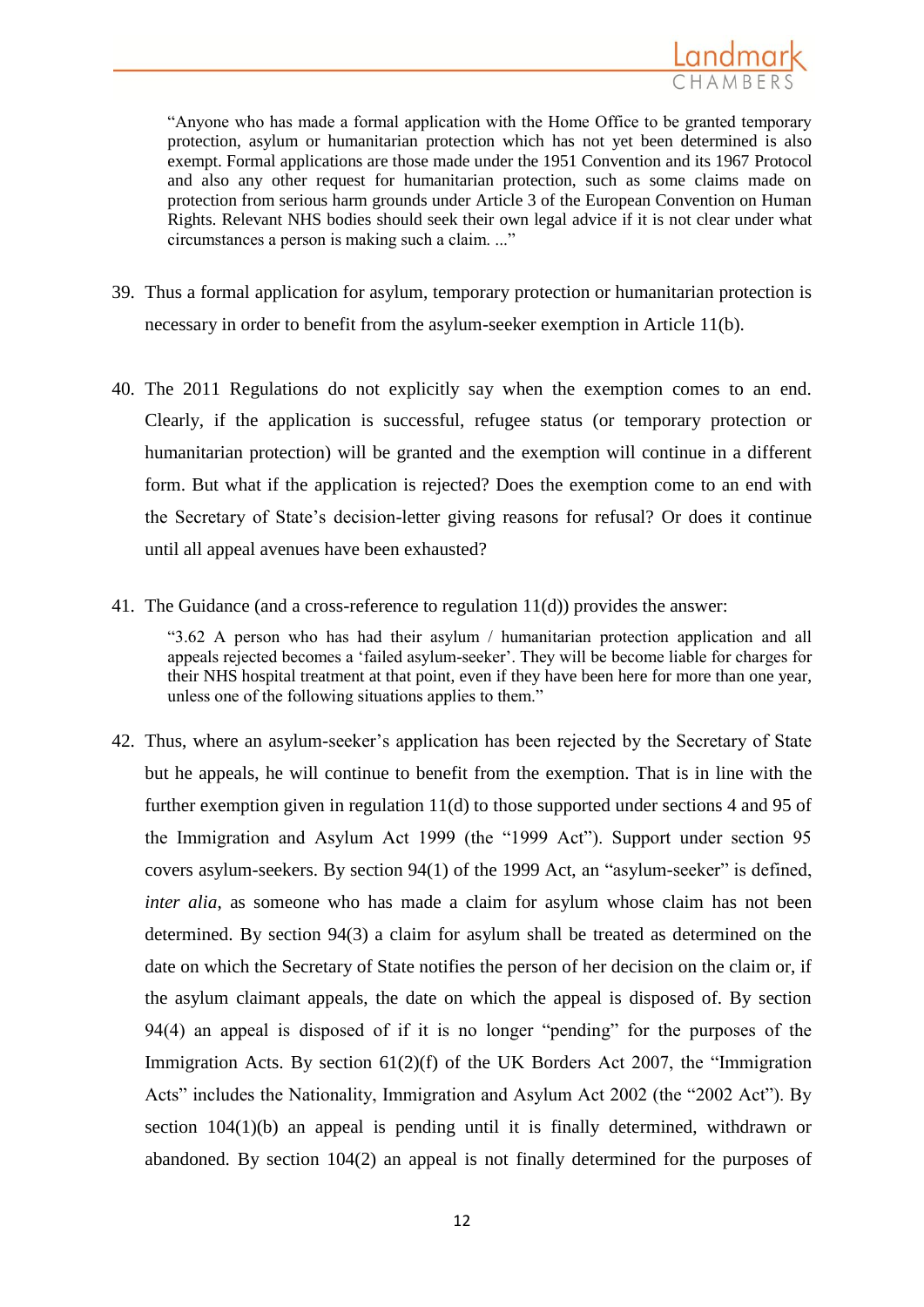

section 104(1)(b) while an application for permission to appeal could be made or is awaiting determination, or while an appeal is awaiting determination ro an appeal has been remitted and is awaiting determination. Thus an asylum applicant who has appealed an adverse decision is still entitled to the exemption under regulation 11(b).

- 43. The exemption relating to section 95 also extends to certain failed asylum-seekers with no pending appeal where their household includes a child aged under 18. That is because of the extended definition of "asylum-seeker" in section 94(3A) of the 1999 Act. Section 4 support, often termed "hard cases support", is granted to failed asylum-seekers who face temporary obstacles to leaving the UK. They too benefit from an exemption under regulation 11(c): see further the Guidance at paragraph 3.63.
- 44. A common situation for those who are refused asylum but, for whatever reason, do not leave the UK, is that further representations are submitted which are said to amount to a fresh claim on asylum or human rights grounds. They will be examined by the Secretary of State under the rubric of paragraph 353 of the Immigration Rules and will only be accepted as a fresh claim if they are significantly different from the original claim. That will only be the case if they have not already been considered and, taken with the previous material, create a realistic prospect of success. Does the submission of such material re-engage the regulation 11(b) exemption? The Guidance, at paragraph 3.64, advises that it does:

"A failed asylum seeker who makes a fresh application for asylum, temporary protection or humanitarian protection will become an asylum seeker again and will therefore be exempt from charge again until that new application is considered. Charges will still apply during any period between the first application, including appeals, being rejected and the second, fresh application being lodged with the Home Office."

45. The Guidance also provides relevant advice on the operation of the easement clause in the case of asylum seekers, at paragraph 3.65:

"Under the easement clause ... any particular course of treatment underway when an asylum seeker's application, including all appeals, is rejected, or when a failed asylum seeker stops receiving Home Office section 4 or 95 support, will continue free of charge until that treatment concludes or the person leaves the country. However, they must be charged for any new courses of treatment, although relevant NHS bodies are reminded that, regardless of the lack of advance payment, they must not withhold treatment that is medically considered immediately necessary or urgent in that it cannot wait until the patient can reasonably return home. They are also reminded that they have the option to write off debts when the person is genuinely without funds. See Chapter 4."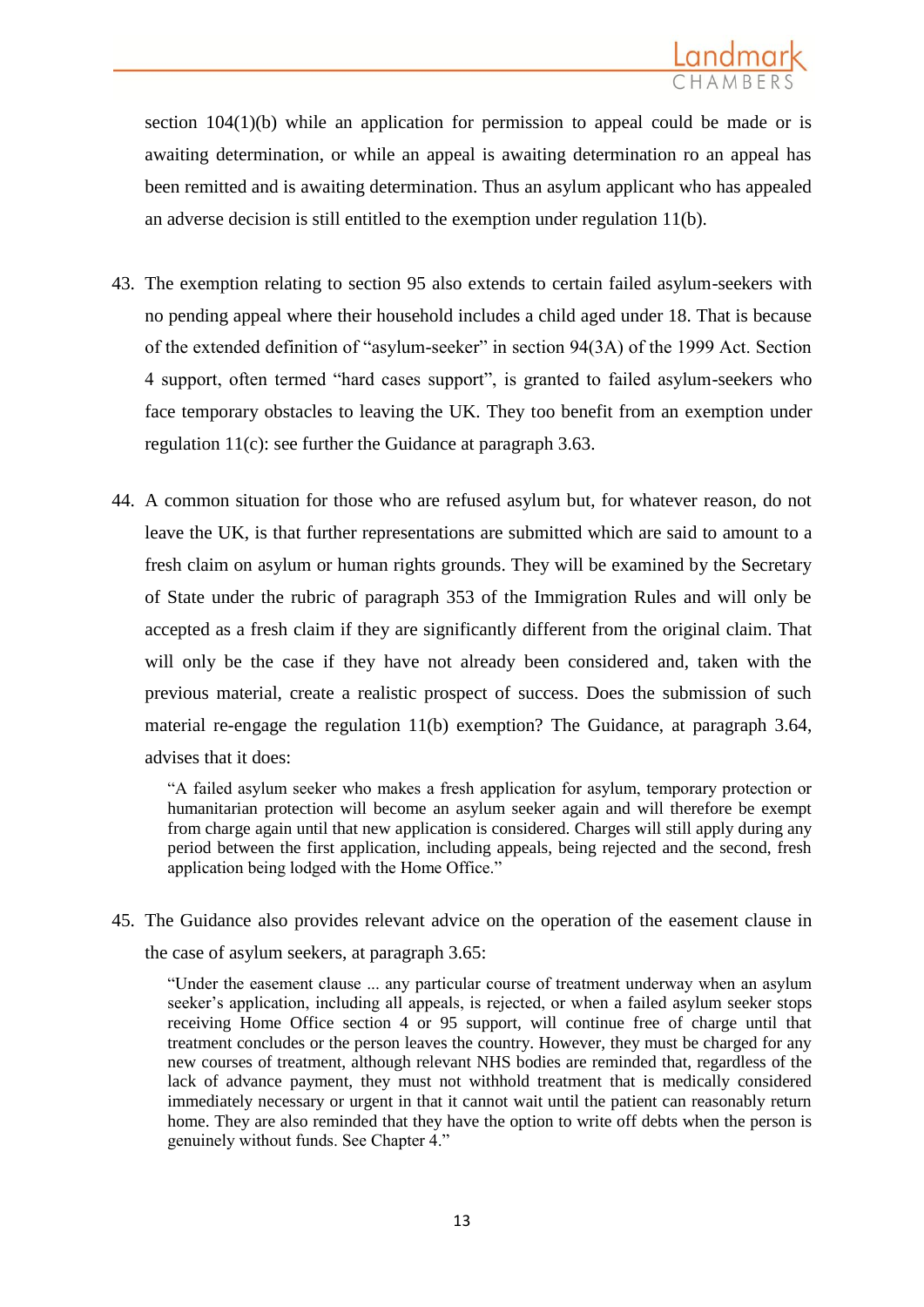- 46. At first sight, the heading of regulation 23 "Overseas visitors exempt from charges for treatment the need for which arose during the visit only" – would appear to be of broad compass. However, closer inspection of the wording of the regulation reveals that it applies only to the following four limited categories of visitor:
	- (1) UK state pensioners who have lived lawfully in the UK or been employed by the UK government for 10 continuous years at some point, regardless of where they are now residing, how long each year they reside there or if they have registered as a resident there;
	- (2) Former UK residents with 10 years' continuous lawful residence in the UK in the past, but who now live in an EEA state or Switzerland, or a non-EEA state with which the UK has a reciprocal arrangement, with the exception of Israel (the UK can claim a reimbursement for those visitors in this category from the EEA or Switzerland: see the Guidance, at paragraph 3.103);
	- (3) Nationals of countries that are contracting parties to the European Convention on Social and Medical Assistance 1954 and the European Social Charter 1961 where those persons are without sufficient resources to pay (other reciprocal arrangements have now generally superseded this exemption, except for nationals from Turkey – but they have to demonstrate sufficiency of funds for their stay and return when they apply for leave to enter); and
	- (4) An authorised child or an authorised companion accompanying someone deemed exempt under regulation 13 (see the relevant definitions in regulation 2).
- 47. In all these cases, the regulation 23 exception applies to "treatment the need for which arose during the visit". That phrase is defined in regulation 2 to mean:

"(a) diagnosis of symptoms or signs occurring for the first time after the visitor's arrival in the United Kingdom; or

(b) treatment which, in the opinion of a medical or dental practitioner employed by or providing services to, the relevant NHS body, is required promptly for a condition which -

(i) arose after the visitor's arrival in the United Kingdom;

- (ii) became acutely exacerbated after the visitor's arrival; or
- (iii) but for the treatment would be likely to become acutely exacerbated after the visitor's arrival."
- 48. The position of family members of overseas visitors, who are themselves overseas visitors, is covered by regulation 24. A family member, for these purposes, means a spouse or civil partner of the overseas visitor, or a child in respect of whom the overseas visitor is a parent or legal guardian. Broadly, the exemptions apply to family members in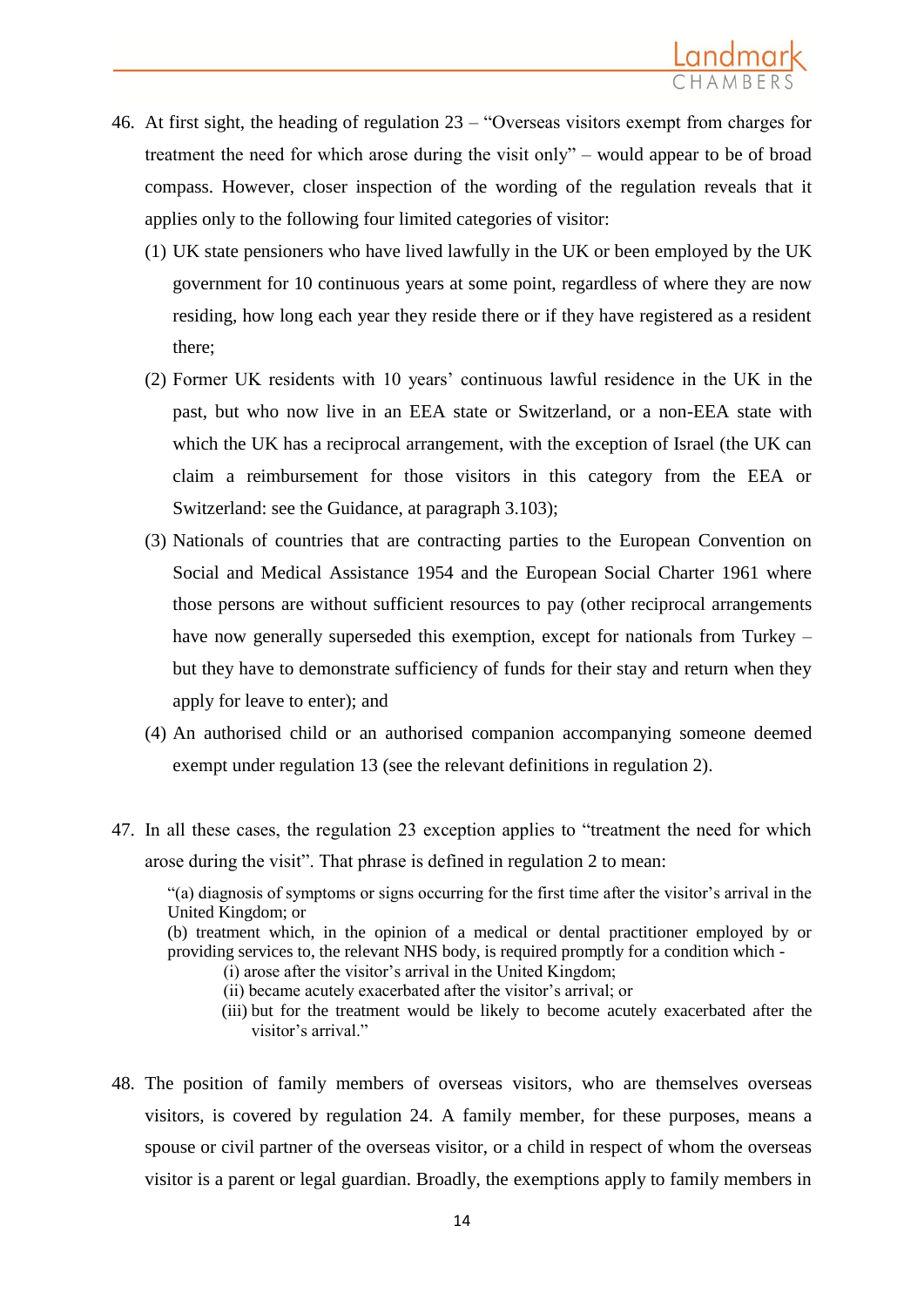

three different ways. As regards an overseas visitors who is exempt under regulations 12 (human trafficking), 15 (NATO forces), 18 (HM UK forces, Crown servants and others) and 20 (missionaries), no charge may be made or recovered in relation to the family member if they are lawfully present in the UK. As regards regulations 7, 8, 9, 11, 14, 16, 17, 19, 21 and 22, the family member must be "lawfully present on a permanent basis": regulation 24(2). No charge may be made or recovered in respect of relevant services consisting of treatment, the need for which arose during the course of the visit, provided to an overseas visitor who is the family member of an overseas visitor if he was lawfully present on a permanent basis with that overseas visitor while that visitor was residing in or visiting the UK, if that visitor is exempt under regulation 10 or 23(1)(a) or (b).

### **Particular Issues**

#### **(1) British citizens resident abroad**

49. British citizenship, by itself, is not a definitive indicator of ordinary residence. Thus, subject to any relevant exemptions, a British citizen resident abroad is liable to charging if he or she cannot satisfy the ordinary residence test. The Guidance is clear on this point on a number of occasions. Thus, at paragraph 1.3:

"A person does not become ordinarily resident in the UK simply by: having British nationality; holding a British passport; being registered with a GP; having an NHS number; owning property in the UK, or having paid (or currently paying) National Insurance contributions and taxes in this country.  $\dots$ 

50. Further, at paragraph 3.18, the Guidance confirms that "overseas visitor" means "*any person of any nationality not ordinarily resident in the United Kingdom*". The most relevant potential exemptions are likely to be those in regulations 16, 18 and 19.

#### **(2) EU rights and when they arise**

- 51. Regulation 9 provides a specific exemption for overseas visitors with rights arising under certain EU social security Regulations. The Guidance provides detailed advice on applying this exemption at paragraphs 3.47-3.48 and in chapter 7.
- 52. However, there will also be individuals from other EU states who, because of their long residence in the UK, will be ordinarily resident here: see, for example, the right of permanent residence in regulation 15 of the Immigration (European Economic Area) Regulations 2006 (the "2006 Regulations"), for EEA nationals present in the UK for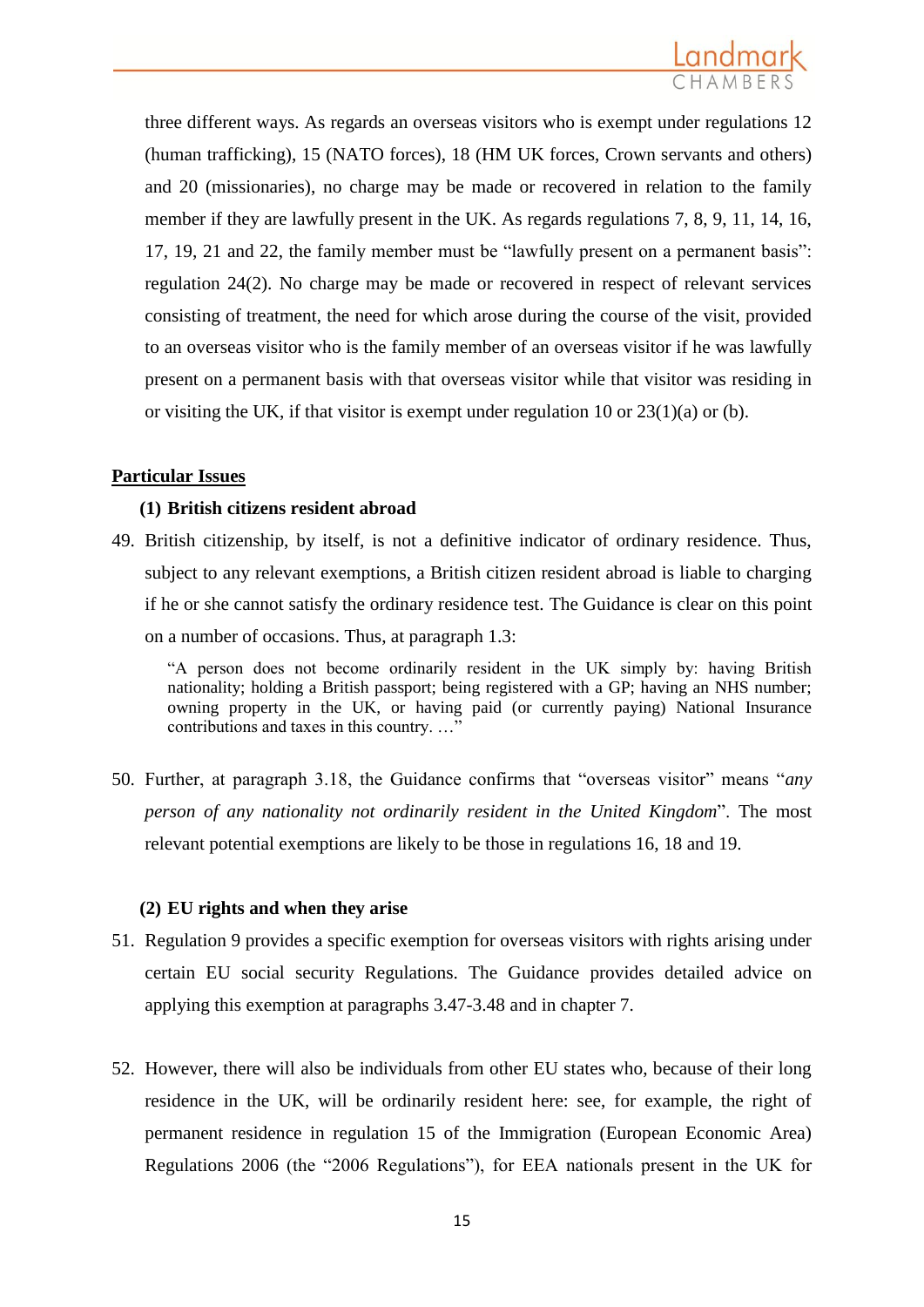

more than 5 years. In addition, certain third-country nationals with British relatives who are dependent on them may benefit from rights arising under Case C-34/09 *Zambrano v. Office National de l'Emploi* [2012] QB 265 (and see now regulation 15A of the 2006 Regulations). Such individuals will be ordinarily resident in the UK. But a difficult issue can arise regarding the point at which such rights arise.

53. There is a long line of case-law of the Court of Justice of the European Union ("CJEU") and the European Court of Justice ("ECJ") which establishes that the grant of, for example, a domestic residence permit is of declaratory effect only. In Case 48/75 *Procureur du Roi v. Royer* [1976] 2 CMLR 619, the ECJ confirmed that:

"31. [...] the right of nationals of a member-State to enter the territory of another member-State and reside there for the purposes intended by the treaty [...] is a right conferred directly by the Treaty, or, as the case may be, by the provisions adopted for its implementation.

32. It must therefore be concluded that this right is acquired independently of the issue of a residence permit by the competent authority of a member-State.

33. The grant of this permit is therefore to be regarded not as a measure giving rise to rights but as a measure by a member-State serving to prove the individual position of a national of another member-State with regard to provisions of Community law. [...]

50. [T]he right of nationals of one member-State to enter the territory of another member-State and to reside there is conferred directly, on any person falling within the scope of Community law, by the Treaty, especially Articles 48, 52 and 59 or, as the case may be, by its implementing provisions independently of any residence permit issued by the host State."

54. More recently, the point was considered by the CJEU in Case C-325/09 *Secretary of State for Work and Pensions v. Dias* [2011] 3 CMLR 40. The case concerned entitlement to Income Support. This depended on whether Ms Dias was "habitually resident" in the UK which, in turn, depended on whether she had a right to reside there. She claimed a right to reside under EU law. In so doing, she argued that her possession of a five-year residence permit showed she had a right to reside for the duration of that period, even though she did not satisfy the conditions for its grant during the whole of that period. The Secretary of State argued that a residence permit was only of declaratory effect. The CJEU rejected Ms Dias' arguments on this point. It held, so far as is relevant, as follows:

"48. As the Court has held on numerous occasions, the right of nationals of a Member State to enter the territory of another Member State and to reside there for the purposes intended by the EC Treaty is a right conferred directly by the Treaty, or, as the case may be, by the provisions adopted for its implementation. The grant of a residence permit to a national of a Member State is to be regarded, not as a measure giving rise to rights, but as a measure by a Member State serving to prove the individual position of a national of another Member State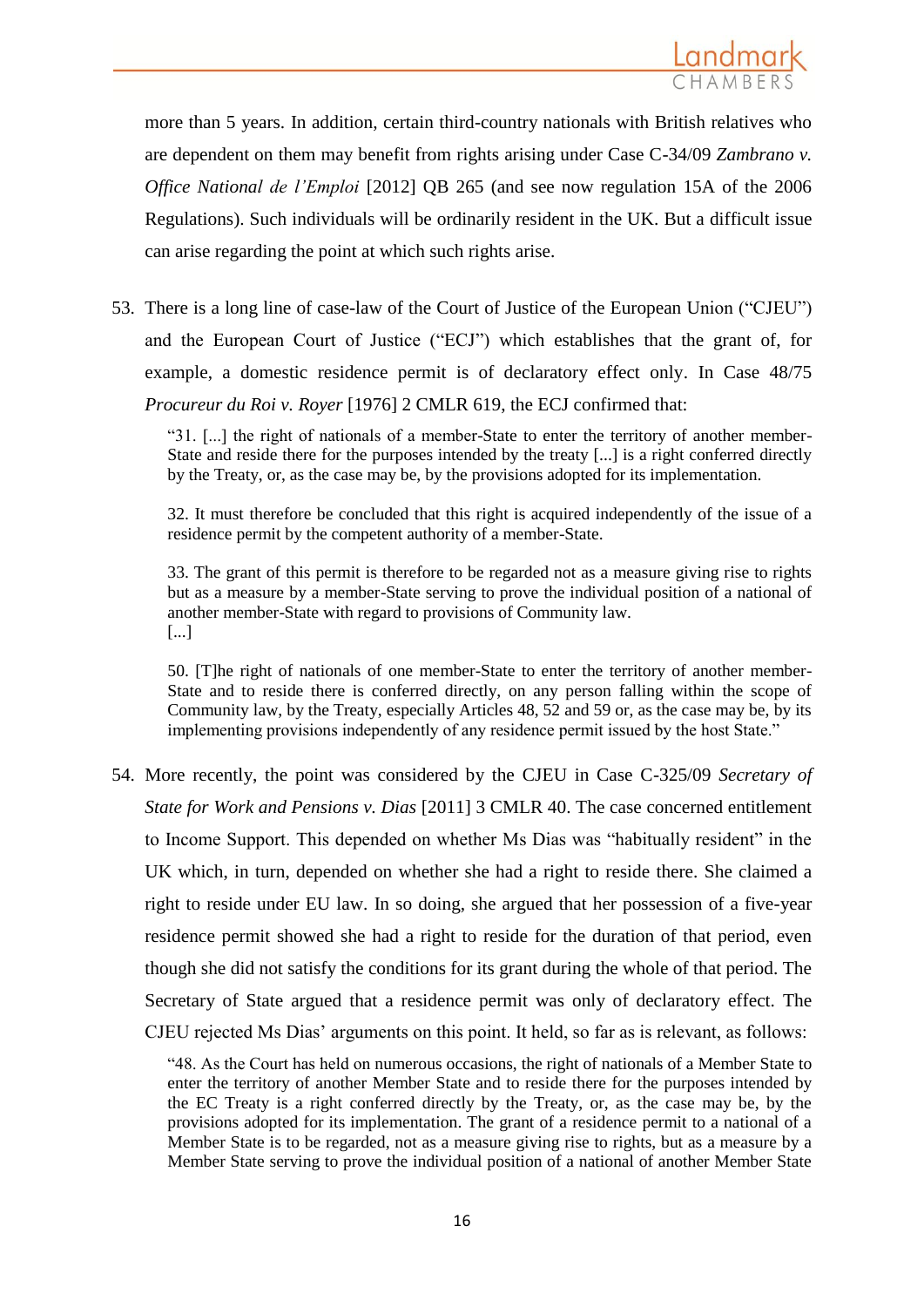

with regard to provisions of European Union law (see Case C-408/03 *Commission* v *Belgium* [2006] ECR I-2647, paragraphs 62 and 63 and case-law cited).

49. Such a declaratory, as opposed to a constitutive, character of residence permits, in regard to rights, has been acknowledged by the Court independently of the fact that the permit in question was issued pursuant to the provisions of Directive 68/360 or Directive 90/364 (see, to that effect, *Commission* v *Belgium*, paragraph 65).

[...]

54. However, as has been pointed out in paragraphs 48 to 52 of the present judgment, the declaratory character of residence permits means that those permits merely certify that a right already exists. Consequently, just as such a declaratory character means that a citizen's residence may not be regarded as illegal, within the meaning of European Union law, solely on the ground that he does not hold a residence permit, it precludes a Union citizen's residence from being regarded as legal, within the meaning of European Union law, solely on the ground that such a permit was validly issued to him."

[Emphasis added]

- 55. The same point was recognised by Advocate General Sharpston in her Opinion in *Zambrano*: see paragraph 39.
- 56. The significance of this principle for the purposes of the NHS charging regime is that it may be argued, on the facts of individual cases, that an EU right of residence has arisen before the provision of treatment. The fact that it has not been recognised by the Secretary of State for the Home Department is irrelevant to the question whether the person actually benefits from the right in question, where that right is said to arise from the provisions of the Treaty or of subsidiary EU legislation (for example, the Qualification Directive). Thus, it is possible for a beneficiary of such an EU law right to argue that, even though they had no official documentation, they were, at the time of receipt of the chargeable services, ordinarily resident. This is a particular issue with certain beneficiaries of the *Zambrano* judgment, who may have been present in the UK without leave for many years before forming relationships with British nationals and having children with British nationality.

## **(3) Who decides on ordinary residence?**

57. The decision on ordinary residence is one for the NHS body in question. As the

Guidance states, at paragraph 1.10:

"A relevant NHS body in England may seek help and advice from the Department of Health, by contacting the Overseas Visitors Policy Team … about any aspect of the Charging Regulations and this guidance …. Ultimately, however, the decision as to whether a particular patient is liable for charges legally rests with the relevant NHS body providing treatment. In some cases, perhaps where a patient's circumstances are unclear or appear not to be provided